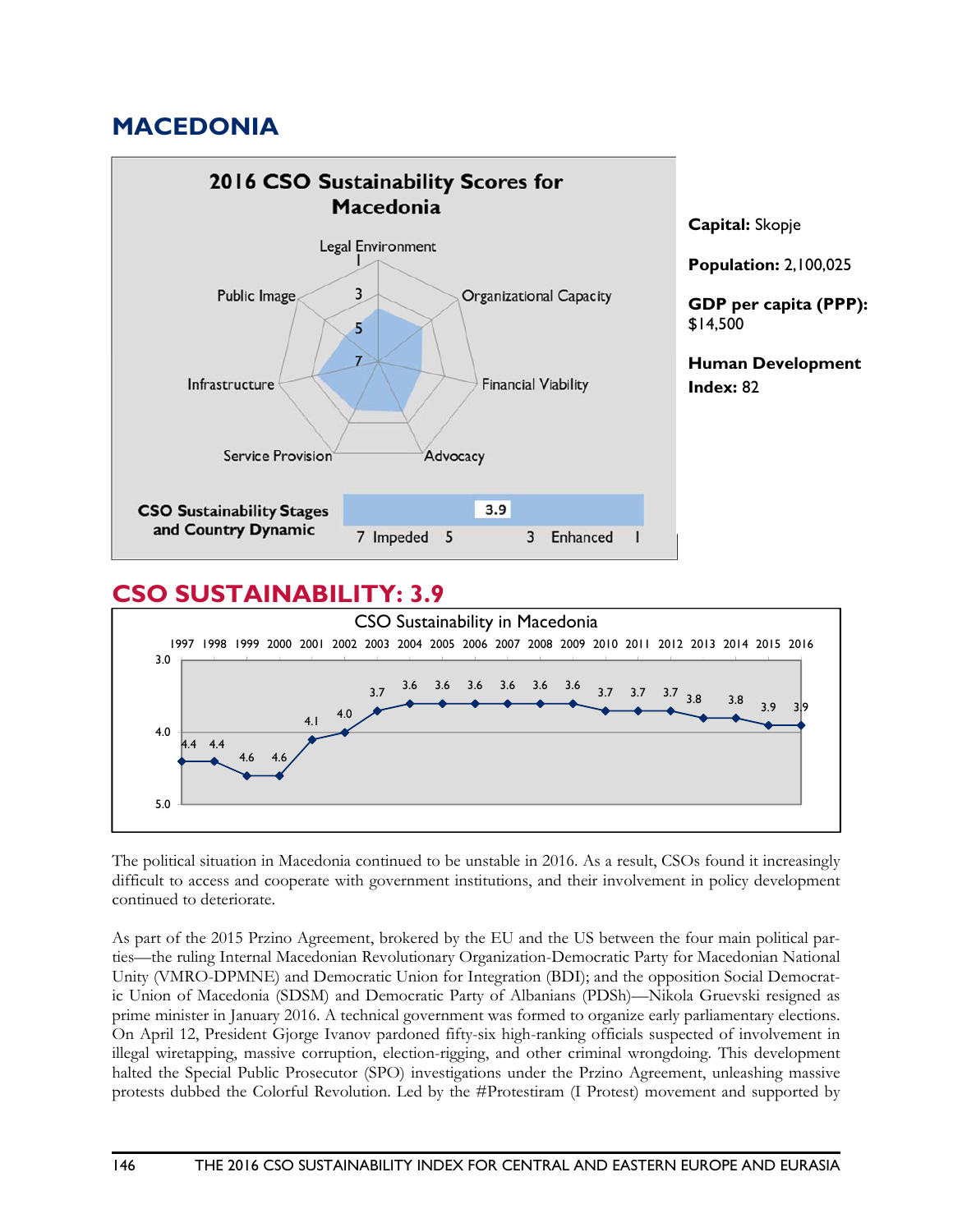opposition parties, protesters set clear demands. Among the key demands were that the president withdraw the pardons and resign; the legality of the SPO be ensured; a separate court unit be established to process the alleged crimes and prioritize urgent reform priorities; and parliamentary elections be postponed until conditions for free and fair voting are established.

In May, the Constitutional Court ruled the parliament's January 18 dissolution unconstitutional, effectively halting the June 5 election and causing the parliament to reconvene on short notice. In late July, the four main political parties agreed to an annex to the Przino Agreement, again brokered by the EU and the US, to solve the political crisis. The annex addressed issues with the voters list (including removing phantom voters and the deceased) and media freedom; reaffirmed support to the SPO; and committed the parties to focus on inclusiveness in reform processes by involving a working group including civil society and experts in the parliament. On September 2, a new technical government, including ministers from the SDSM ranks, was sworn in to prepare elections for December 11. Throughout October, the SPO ramped up investigations into wiretapping and other scandals, presenting evidence of the direct involvement of former Prime Minister Gruevski and former chief of the Counter-Intelligence Bureau (UBK) Saso Mijalkov in wiretapping 5,817 phone numbers of high-ranking officials, journalists, business executives, and civic activists, among others.

Peaceful elections were finally held on December 11. The race was too close to call, with both VMRO-DPMNE and SDSM and their respective partners holding victory celebrations. After a re-run on December 25 in a single polling station, VMRO-DPMNE emerged as the winner, with fifty-one out of 120 seats (ten fewer than it had in the previous parliament). SDSM followed closely behind with forty-nine seats (fifteen more than in the previous parliament). Efforts to create a coalition government were ongoing at the end of the year.

The continued political crisis undermined development in Macedonia during the year. Massive emigration, especially of young people and people from rural areas, continued. The crisis also challenged public institutions' abilities to perform even their most basic duties, including disaster prevention and response. This was demonstrated during the floods in August in the Skopje area, which left twenty-two people dead and caused extensive damage to property and livestock; and during the series of earthquakes in September. In the absence of an effective government response, CSOs and activists quickly responded to these crises by providing humanitarian aid, clean-up, and transportation.

The official number of CSOs registered in the Central Register of Macedonia (CRM) as of December 2015 was 14,245. However, only 4,148 of these submitted annual accounts or financial statements and are therefore considered active. While CSOs were required to re-register under the Law on Associations and Foundations (LAF) passed in 2010, CRM was not given explicit authority to delete all CSOs that did not re-register or were inactive. In addition, there is no official number of organizations that have registered under the LAF. Data on the number of registered CSOs, as well as income, expenses, and employment structure in the CSO sector are only available from the CRM for a fee. CSOs involved in the working groups for the development of the new Open Government Partnership (OGP) National Action Plan 2016-2018 have raised this issue, though it still remains to be seen if the CRM will fulfill the commitment to make this data publicly available.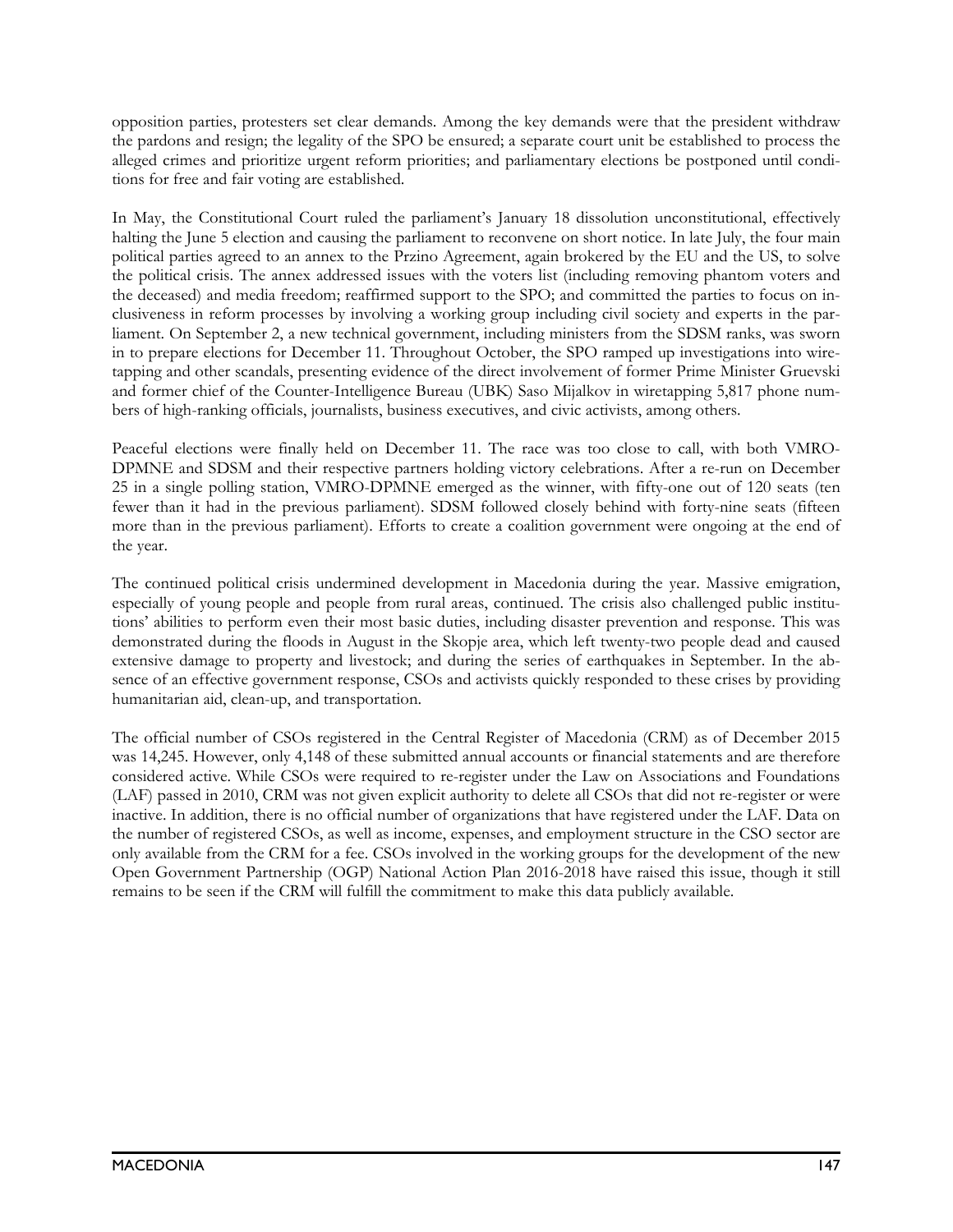#### **LEGAL ENVIRONMENT: 3.8**



The legal environment affecting CSOs in Macedonia continued to deteriorate in 2016, with increasing state harassment of activists and CSOs criticizing government policies.

During the spring protests by the Colorful Revolution, pro-government media called upon authorities to investigate CSOs' finances, prompting visits by the Financial Police to several CSOs. For example, the Financial Police visited Citizen's Association MOST on the day it held a press conference on its assessment of government institutions' readiness to organize free and fair elections; no charges had been filed against the organization by the end of the year. Pro-government media also disclosed the personal incomes of several CSOs and their staff who were prominent Colorful Revolution activists in order to discredit them and the movement as foreign funded. CSO leaders and academics have been summoned for questioning by the police, and civic activists who protest have been asked by police officers to show their IDs.

Furthermore, a month before the election, the Public Revenue Office began carrying out selective financial inspections of CSOs upon request of another unnamed state institution. By the end of the year, at least nineteen CSOs were visited by financial inspectors and several more had received notices announcing such visits. On December 9, 2016, the pro-governmental Civil Movement for Defense of Macedonia (GDOM) distributed flyers in the capital listing the names of dozens of CSO representatives and activists, primarily those that have worked with Foundation Open Society– Macedonia (FOSM). The flyers alleged that these individuals had received "mercenary" money and included copies of defamatory articles about some of the individuals. Threats against Macedonian CSOs peaked on December 17, 2016. During a protest by the ruling party that took place while the State Election Committee was deciding on complaints from the opposition party related to electoral fraud, VMRO-DPMNE chief Gruevski read a proclamation. Among other claims, it included a direct threat to "disobedient" CSO representatives and activists, namely that it will fight for the "de-Sorosization" of Macedonia, the strengthening of an independent civil sector, and regulation of financing of "foundations and NGOs" in line with models used in the most advanced democracies in the world.

The LAF provides a broad framework for the operation of associations and foundations. Registration is generally fast, inexpensive, and easy to complete. The LAF is sufficiently clear with respect to organizational governance, scope of work, reporting obligations, and other aspects of CSOs' operations.

Tax treatment of CSOs remains unfavorable. CSOs do not receive special benefits as non-profit entities. On the contrary, the Law on Profit Tax stipulates less favorable regulations for CSOs compared to some profitmaking entities. For example, while Article 32 of the Law on Profit Tax exempts micro and small companies from income tax as long as their total income yields a tax liability of less than \$53,000, similar exemptions are not available for CSOs.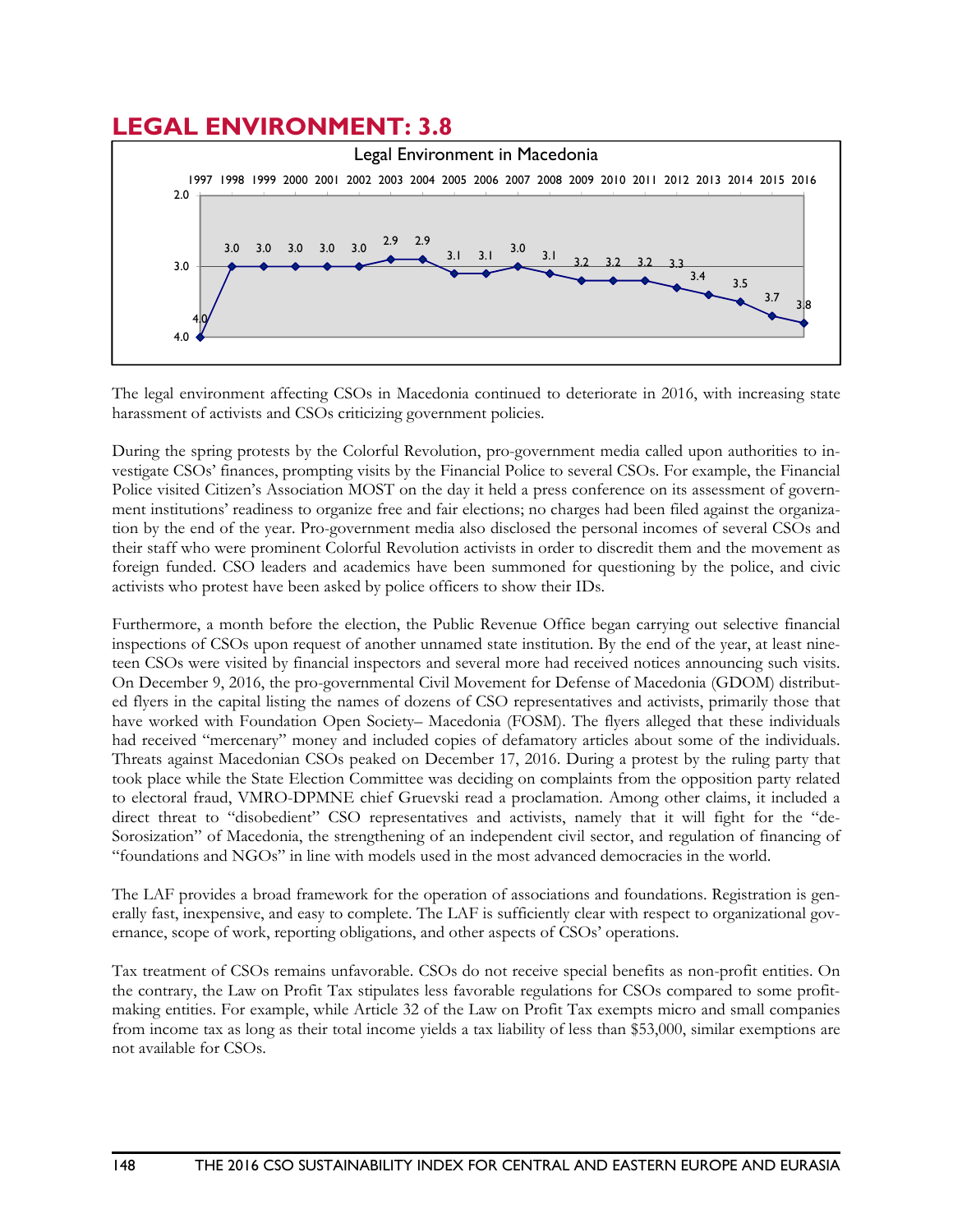The LAF allows CSOs to perform economic activities aligned with their statutory goals, although there are multiple interpretations on whether earned income is subject to taxation. CSOs can participate in public procurements at the national and local levels under the same conditions as other entities.

The CSO sector can access legal assistance from legal experts associated with a few organizations, mostly based in the capital. These legal experts provide mainly pro bono assistance because there are few donor programs or other types of support for such services.

## **ORGANIZATIONAL CAPACITY: 3.7**



Organizational capacity continued to grow in 2016, primarily as a result of the growth in grassroots mobilization. The Colorful Revolution facilitated decentralized citizen mobilization, with protests in fifteen cities and rural areas, as well as among the diaspora. Beginning in September 2016, the civic action We Decide!, led by twenty-one CSOs, launched a campaign in more than twenty municipalities to encourage citizens to participate in the parliamentary elections.

While many CSOs have not established more direct links with their constituencies, there are examples of CSOs supporting marginalized groups—such as Megjashi-First Children Embassy, for children's rights; LGBTI Center, for the LGBTI population; and Healthy Options Project Macedonia and Association for Health Education and Research, for reproductive rights—that have developed strong constituencies over the years.

In 2016, some CSOs reported government pressure on them or their constituencies when trying to raise public awareness of various issues, often resulting in self-censorship. For instance, when the women in Shuto Orizari, the largest Roma municipality, decided to protest their lack of access to reproductive health services, the mayor threatened them with sanctions, including a loss of state social support, causing them to abandon their plans for a protest.

Due to their dependence on limited, short-term project financing and a lack of human resources, few CSOs have devoted resources to establishing systems for short- or long-term planning, or monitoring and evaluation. CSOs typically prepare strategic plans only when required or directly supported by donors. By September 2016, the Civica Mobilitas program, supported by the Swiss Agency for Development and Cooperation (SDC) and implemented by the Macedonian Center for International Cooperation (MCIC), had awarded twenty CSOs with eighteen-month institutional grants that included assistance in strategic planning. According to a self-evaluation conducted at the beginning of 2016 by the CSOs receiving these institutional grants, 68.6 percent reported having strategic plans; of this group, 53.1 percent had strategic plans covering 2016, while 46.1 percent had expired plans. Similarly, according to a Technical Assistance for Civil Society Organizations (TACSO) survey published in April 2016, 52 percent of respondent CSOs have strategic plans, out of which only 40 percent raised enough funding to implement the plans.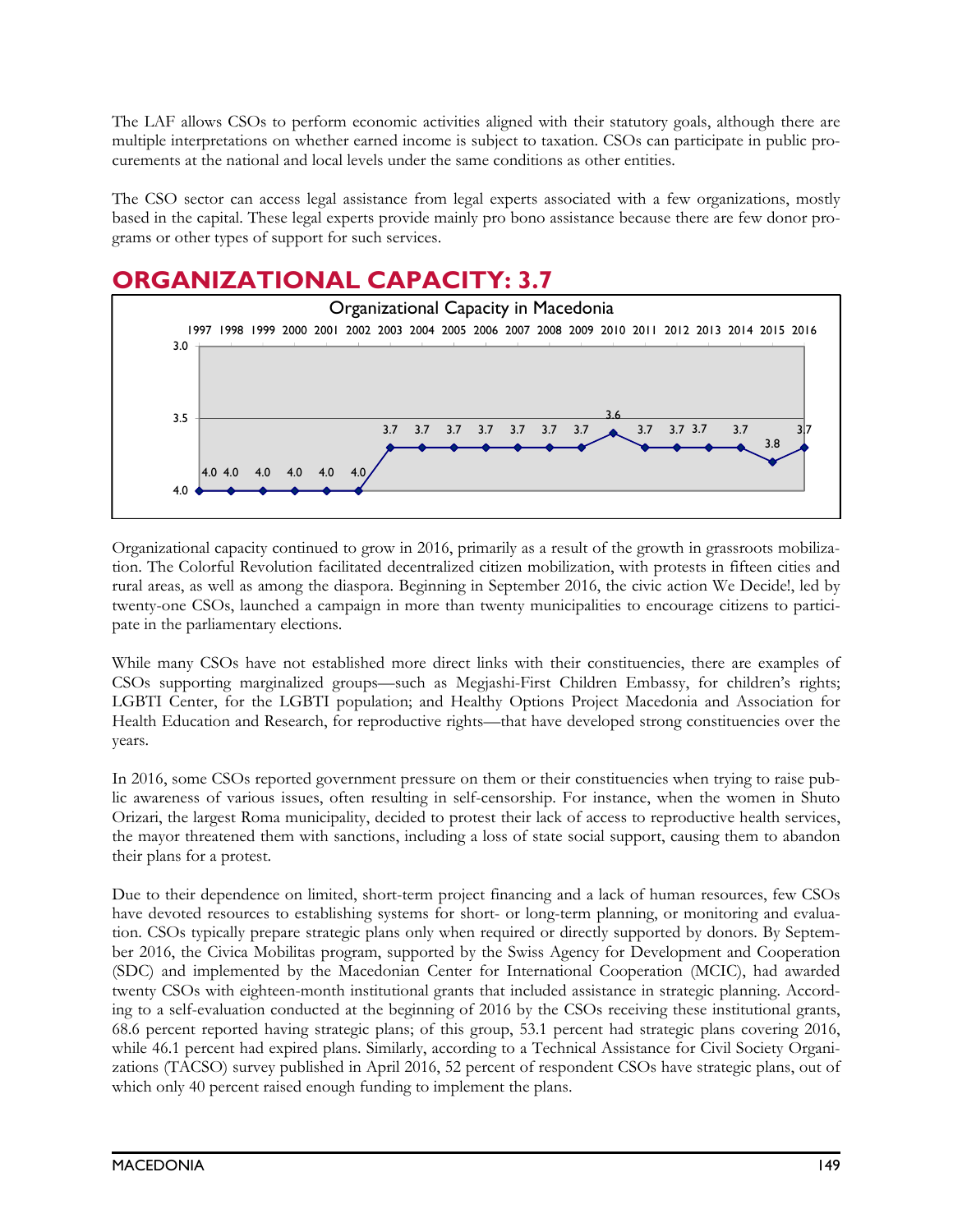Boards are typically a formality and composed of those who undertake executive functions in the organization. There are several initiatives to improve this practice. For example, Civica Mobilitas provided training to its grantees that addressed the division of responsibilities within the organization, among other topics. Compared to smaller CSOs, it is more common for larger and well-established organizations to have a clear division of roles between boards of directors and executive staff.

According to the most recent data available, there were only 1,990 full-time CSO staff members in 2015. Employees are generally hired on a project basis and are not afforded pension or health insurance benefits. Attrition of key CSO leaders and activists increased in 2016 due to frustration with the current political situation, as well as the regular generational change of CSO leaders. Very few CSOs are able to devote resources to personnel development or ongoing staff training. CSOs typically outsource accounting, IT, and other professional services.

Most grassroots CSOs depend solely on volunteers, while professional CSOs use very few volunteers. Official statistics on volunteering are not available, although according to the 2016 World Giving Index, just 7 percent of respondents reported participating in voluntary action in 2015, compared to 9 percent in 2014 and 14 percent in 2013.

Most CSOs lack strategic, organizational approaches to information communications technology (ICT). Although most grants allow for limited purchase of new or updated equipment, staff members often use their personal equipment. CSOs use the Internet and smartphones as their primary communication tools, including for accessing e-mail and social networks. The donation program Techsoup Balkans offers a wide range of software products to CSOs and public libraries for free or minimal administrative fees. So far, ninety-three CSOs have registered to participate in the program, with twenty-four obtaining software for small fees and twenty other organizations receiving donations of online access to Microsoft Office 365 for nonprofits to date.

By law, CSOs should have websites to publish annual financial reports. However, many do not have websites due to lack of funds, technical expertise, or internal will. There are no legal repercussions or clear enforcement procedures against such CSOs. For some organizations, Facebook pages are their only online presence.



### **FINANCIAL VIABILITY: 4.4**

Financial viability did not change significantly in 2016. CSOs have not diversified their funding due to lack of opportunity and institutional support, as well as continued dependence on project funding. According to the most recent data available from CRM, in 2014 CSOs reported that 68 percent of their income came in the form of donations and grants.

As in previous years, CSO funding in 2016 mainly came from foreign sources, including the EU, USAID, SDC, the British Embassy, and the Netherlands Embassy. No significant changes were noted in terms of for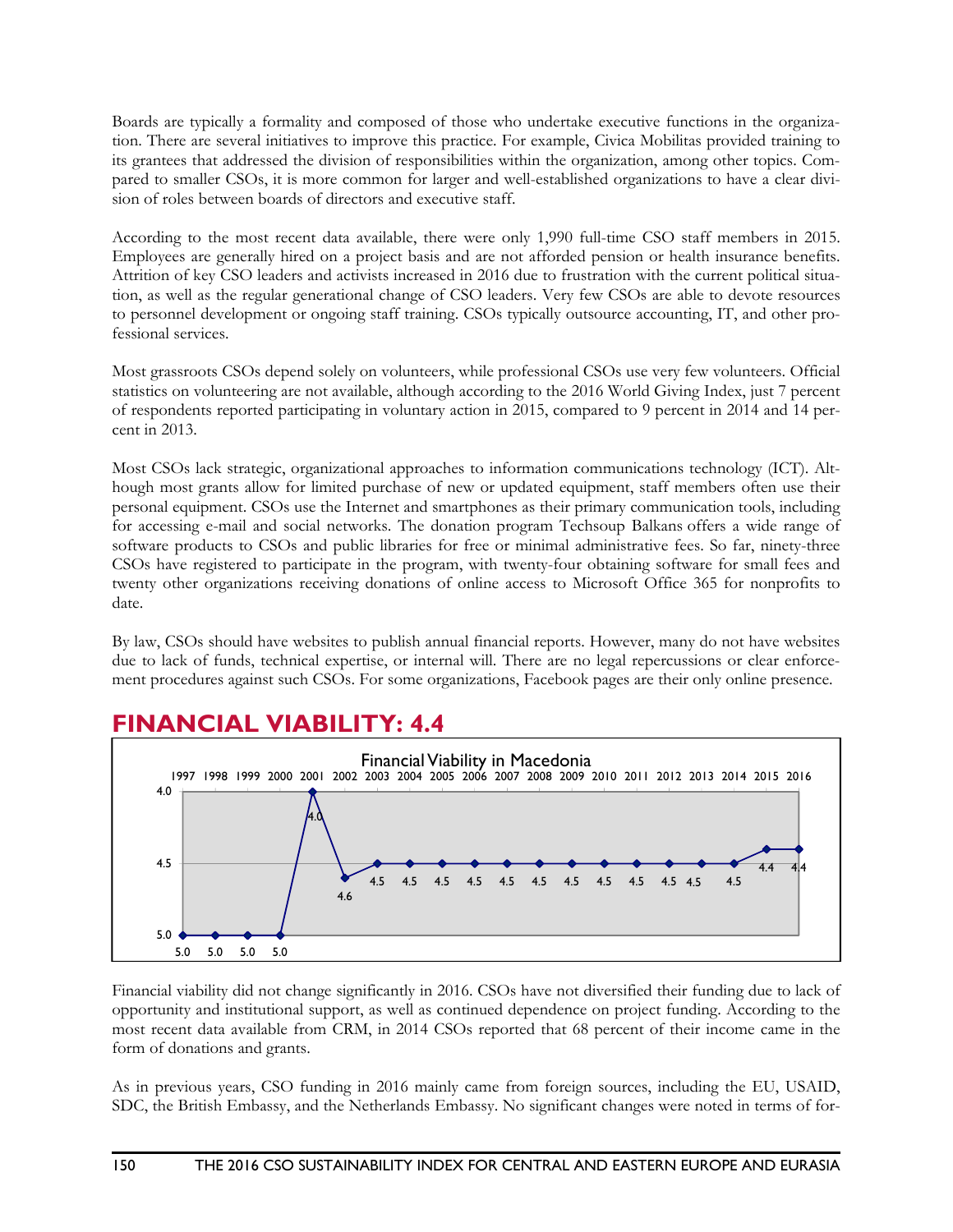eign funding levels during the year. The SDC-supported Civica Mobilitas program, which is expected to grant a total of €5.5 million to CSOs between October 2014 and September 2018, had awarded around €3.7 million to seventy-eight CSOs by the end of September 2016. The Delegation of the European Union (DEU) in Skopje launched a call for €5 million in multi-year grants through the Civil Society Facility in April and signed contracts with nineteen CSOs in December. CSOs can access EU Instrument for Pre-Accession Assistance (IPA) funds and European Instrument for Democracy and Human Rights (EIDHR) funds through the Ministry of Finance and DEU, respectively. However, due to language barriers and complex EU administrative requirements, smaller CSOs are generally unable to access these and other foreign sources of funding. In November, USAID launched a new five-year Civic Engagement Program managed by the East-West Management Institute that will provide long-term support to CSOs and networks.

State support to CSOs is insignificant. According to MCIC's 2016 Monitoring Matrix report for Macedonia, just 22 percent of respondent CSOs receive state support from the national budget, and such support accounts for more than 10 percent of the budgets of only 12 percent of respondent CSOs. Total state support to CSOs in 2016 was around €4.7 million, similar to the levels in 2015 (€4.8 million). State funds are distributed through several institutions, including the General Secretariat of the Government (through the Unit for Cooperation with NGOs); Agency for Youth and Sport; Directorate for Protection and Rescue; Fund for Pension and Disability Insurance; the Secretariat for Implementation of the Ohrid Framework Agreement; and the Ministries of Defense, Environment and Social Planning, Health, Justice, Labor and Social Policy, and Culture. Such funds tend to support project activities, not institutional needs or co-financing. Lottery proceeds are distributed to a limited number of CSOs through a non-transparent procedure. In 2016, this support to CSOs totaled €1.07 million.

Similarly, government support is marginal or non-existent in most municipalities, although there are some exceptions to this rule. According to the 2016 MCIC report, 17 percent of respondent CSOs receive more than 10 percent of their budgets from local level funds. The City of Skopje grants the most funding of any municipality. However, in 2016, it modified its funding policy to distribute funds to CSOs only on a reimbursement basis after activities are implemented. Strumica Municipality, by contrast, provides CSOs with funding in advance.

Individual philanthropy and volunteering are limited, although both appeared to increase somewhat in 2016 in response to the ongoing refugee crisis and the devastating August floods in Skopje. According to Giving Balkans (Catalyst and Horus), individuals and corporations donated €1.8 million for flood-related causes during the year. According to the 2016 World Giving Index, 26 percent of respondents reported donating to charities in 2015, compared to 35 percent in 2014 and 41 percent in 2013.

Corporate philanthropy is still underdeveloped. Businesses do not have strategic corporate social responsibility (CSR) or philanthropy programs to support CSOs. Businesses that decide to give to CSOs most often provide non-financial support. They also ask not to be identified as supporters when the recipient CSOs' activities are of a political nature, fearing repercussions from state authorities. For example, one business that openly supported the Colorful Revolution faced state harassment, financial inspections, and fines. Banks, on the other hand, offer less support to CSOs, and when they do support CSOs they tend to request something in return, such as public recognition for the donation.

With the exception of some social services, state institutions do not contract with CSOs. CSOs rarely contract with businesses to provide services, such as trainings or coordination of CSR activities. However, CSOs do manage to generate income from goods and services. According to CRM data, in 2014 CSOs reported €5.2 million (out of a total of  $\epsilon$ 81 million in income) as income from selling products and another  $\epsilon$ 4.7 million from income from services. Contributions from members are symbolic and only important in historically membership-based CSOs, such as the Association of Pensioners and some networks.

Very few organizations demonstrate financial transparency or undergo institutional financial audits, unless required by donors. Such audits typically are conducted on behalf of specific projects.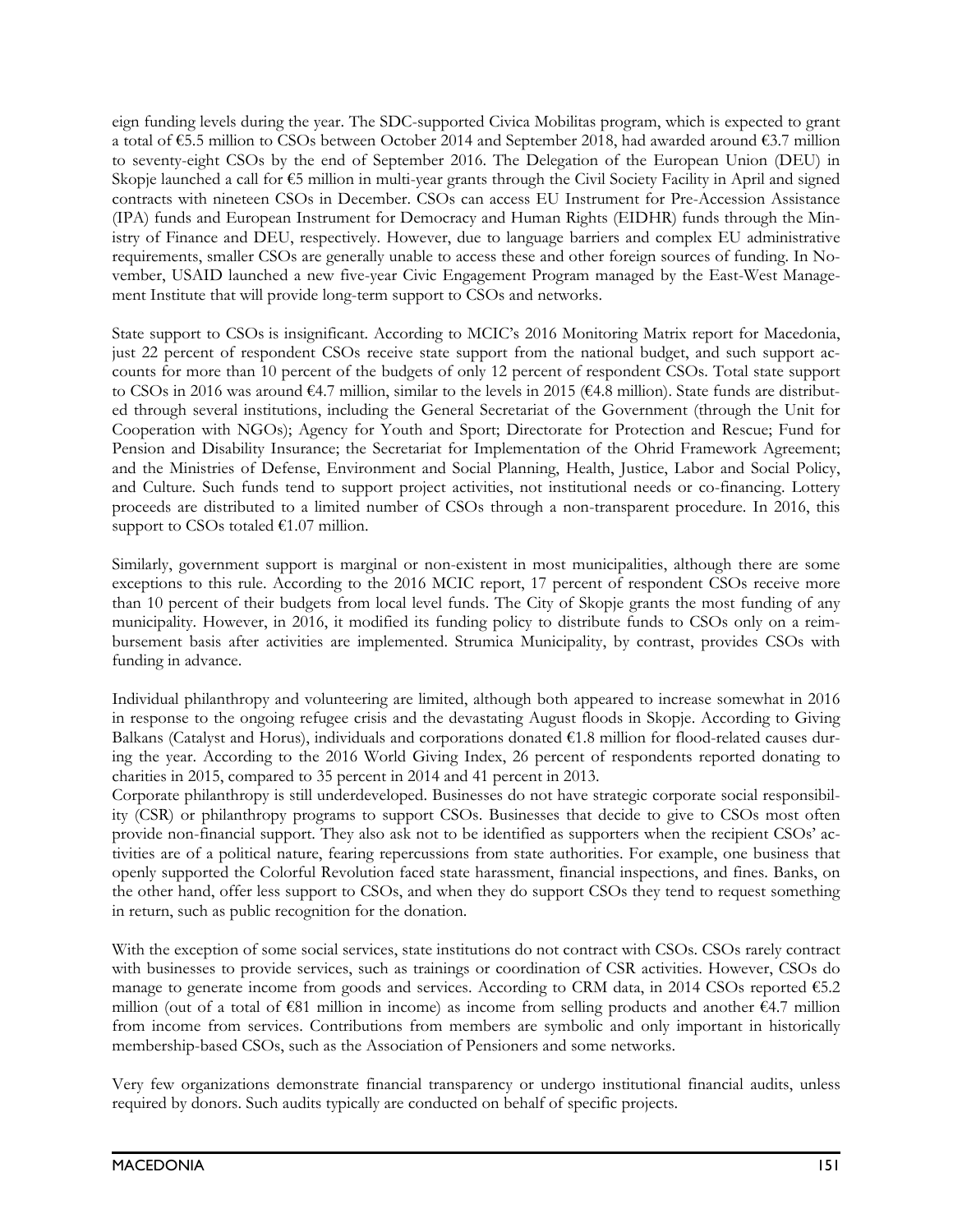### **ADVOCACY: 3.7**



While advocacy initiatives grew stronger in 2016, the prolonged political crisis has caused state institutions to be even less receptive to CSO input, which resulted in a net decline in advocacy during the year.

Implementation of the Strategy for Cooperation between the Government and Civil Sector 2012-2017 was limited in 2016; by the end of the year, only two out of fifty-two measures had been implemented. The government adopted a Decision on the Establishment of the Council for Cooperation between the Government and Civil Society in May 2016, only two working days after it was presented to CSOs, not allowing for additional consultations. Seventy-five CSOs that had strongly advocated in favor of establishing the Council sent a joint reaction to the Government Secretariat, laying out their concerns on the Decision, including the lack of time for quality consultations; insufficient representation of CSOs in the Council; the inclusion of state officials on the Council who were not sufficiently senior; vague requirements for selecting candidates to the Council; and a lack of mechanisms to monitor the process. Despite these objections, the government still proceeded with the selection of candidates, resulting in a boycott of the process and another statement signed by eighty-nine CSOs. Thirteen CSO representatives were selected, most of whom were unknown in the sector and do not work in the areas they represent on the Council. The government had not confirmed the candidates by the end of 2016, so the Council is still not active.

Other mechanisms promoting CSO engagement in policy making are also ineffective. For example, CSOs are still not included in government working groups on EU Instrument for Pre-Accession Assistance (IPA) funding, despite the existence of the IPA CSO mechanism, a network of 217 CSOs devoted to supporting public institutions in planning EU pre-accession assistance for structural reforms. In addition, the establishment of the Regional Youth Cooperation Office (RYCO) was problematic. CSOs boycotted the process after unregistered CSOs were allowed to vote for the RYCO representative. At the same time, the National Youth Council of Macedonia remains unrecognized by the state. The National Strategy of Youth was adopted in February 2016 but with limited consultations, no budget, and no action plan.

Despite technical improvements to the Unique National Electronic Registry of Regulations (ENER), public consultations on draft legislation continued to deteriorate. In 2016, 505 law items were reviewed, 453 of which involved an obligation to consult the public. However, electronic consultations were only organized on twenty-one (or 5 percent) of these, a considerable drop from 2015. For sixteen of the twenty-one draft laws made subject to public consultations via ENER, the minimum timeframe of ten days for consultations was not respected. The majority (76 percent) of laws, including 238 draft pieces of legislation which should have been subject to consultations, were adopted through urgent procedures, which circumvent the consultation requirement and are intended to be used only for emergency situations. In addition, a majority of legislation proposed by the government is discussed in closed government sessions, for which minutes are not available to the public.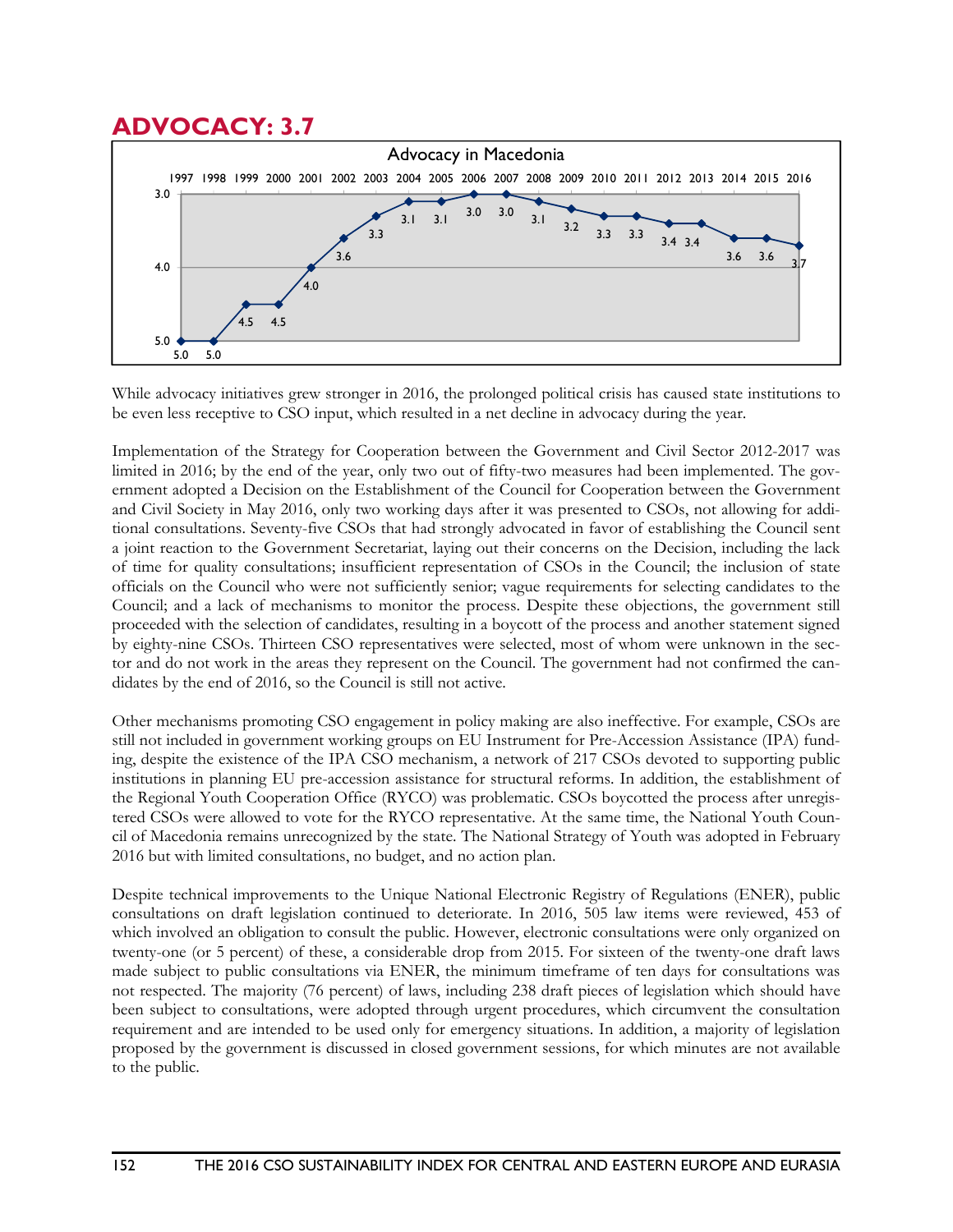The only example of wide participation of civil society in 2016 was in the development of the OGP National Action Plan 2016-2018. However, the level of cooperation on OGP decreased after a fervently progovernment media personality known for his inflammatory speech was nominated to participate in OGP working groups. While CSOs continue to participate in OGP initiatives, they are more cautious, and have little trust in the quality of cooperation.

Despite these setbacks, advocacy was strong in 2016. The Colorful Revolution, led by the #Protestiram movement, was the most significant advocacy campaign of 2016. At first the Colorful Revolution consisted mainly of protests, but the campaign expanded after the president pardoned officials allegedly involved in corruption. Protesters made demands, including revocation of the pardons, resignation of the president, postponement of elections until free and fair elections could be assured, and establishment of a special court unit within the Criminal Court for handling SPO cases. Several of the demands, such as revoking the pardons, were met, while others were still pending at the end of the year. In July, a group of CSOs and experts presented the Blueprint for Urgent Democratic Reforms at a public conference. The Blueprint aims to provide incentives, guidelines, and actions for relevant stakeholders to restore democratic standards and values in Macedonia, make progress in key policy areas, and ultimately, create conditions for free and fair elections.

Other advocacy activities targeted health and environmental issues. HIV Platform held a protest in front of the Ministry of Health in response to dramatic funding cuts to HIV treatment and prevention. While the budget was still cut, these efforts resulted in a significant amount of funding being allocated to CSOs working on this issue. In addition, the Ministry of Health included CSOs in the process of creating criteria to receive these funds. The association Let's Go Macedonia initiated a law to regulate the donation of excess food, although it did not enter into parliamentary procedure by the end of 2016. Numerous activities focused on environmental issues also took place in 2016. In Tetovo, citizens protested to highlight unresolved issues with landfills and air pollution, leading a factory to close down. The Civic Initiative Arsena undertook numerous activities regarding the high levels of arsenic in the drinking water in Gevgelija. While these efforts raised public awareness of the problem, officials took no steps to resolve the problem.

Pro-governmental groups also engaged in advocacy in 2016. In response to the Colorful Revolution, the informal pro-governmental initiative GDOM organized large counter-protests, demonstrations, and debates in order to create a counter-narrative in favor of the government. The movement attacked human rights activists and CSOs critical of the government, and called on the Constitutional Court to temporarily halt the operation of, or dissolve, CSOs that are "demolishing Macedonia."

No new initiatives were launched to improve the enabling environment for CSOs in 2016. The 2015 initiative to amend the tax treatment of CSO operations also remained unaddressed.

# **SERVICE PROVISION: 3.8**

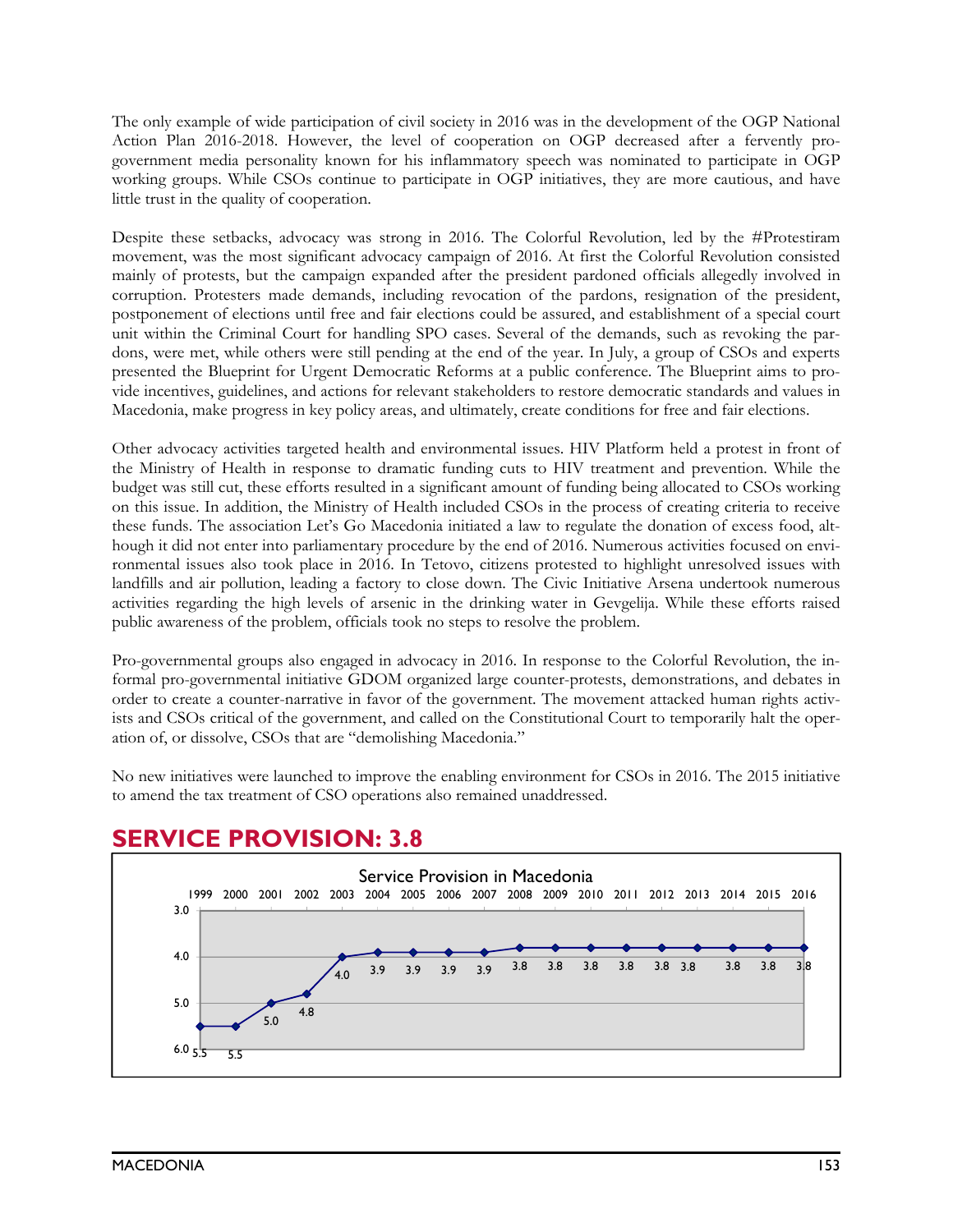CSOs continue to provide a range of basic social services, such as social protection of children, persons with disabilities, and marginalized groups; and humanitarian relief for refugees and migrants. However, such services receive little support from local or central governments, making it difficult to sustain the provision of quality services. The Ministry of Labor and Social Policy continues to finance CSOs in a non-transparent manner; in general, little information is made public on the criteria for selection, the selected organizations, or the results of grantees' work. The City of Skopje, which supports the services of many CSOs based in the capital, decided to reimburse service providers for the costs of services only after services are rendered, even though most CSOs lack the capital to provide services without advance payment. Around 95 percent of funding for CSO-provided services comes from foreign donors.

The devastating floods in Skopje in August prompted CSOs and activists to provide humanitarian aid, largely standing in for the state's emergency response. Volunteers immediately stepped forward to provide basic humanitarian supplies and help in clean-up and transportation. In addition, CSO volunteers and activists—many with the help of foreign funding—continued to support stranded migrants and refugees at the Macedonian borders with Greece and Serbia by monitoring the situation and ensuring support services.

CSO services generally reflect the needs of their target groups, which are sometimes determined through needs assessments linked to project or grant requirements. However, CSOs often do not have sufficient funding to entirely meet the needs of their beneficiaries. Some CSOs produce analyses and research publications, which are typically provided to state institutions and the public free of charge.

The state is still unwilling to establish service partnerships with CSOs or to decentralize services. CSOs continue to advocate for the establishment of registers and licensing in particular sectors in order to improve this situation by providing mechanisms to ensure the quality of services. For example, Health Education and Research Association continues to advocate for a registry of CSOs working on HIV issues.



#### **INFRASTRUCTURE: 3.3**

The infrastructure supporting the sector did not change significantly in 2016. The EU-funded TACSO Resource Center offers diverse support, including a help desk, capacity strengthening services, and information on calls for proposals. FOSM (through the USAID-funded CSP) and MCIC (through the Civica Mobilitas program) also offer in-person and online services and information to CSOs. The new five-year USAIDfunded Civic Engagement Program, launched in late November, will support the efforts of Macedonian civil society and youth organizations to engage with citizens, the private sector and government stakeholders and institutions on issues of public interest.

MCIC and FOSM re-grant SDC and USAID funding, respectively. Four CSO consortiums re-grant DEU funding for small projects, averaging in size between €3,000 and €5,000. In 2016, DEU also published a call within the Civil Society Facility and allocated almost €5 million for grants that have re-granting components.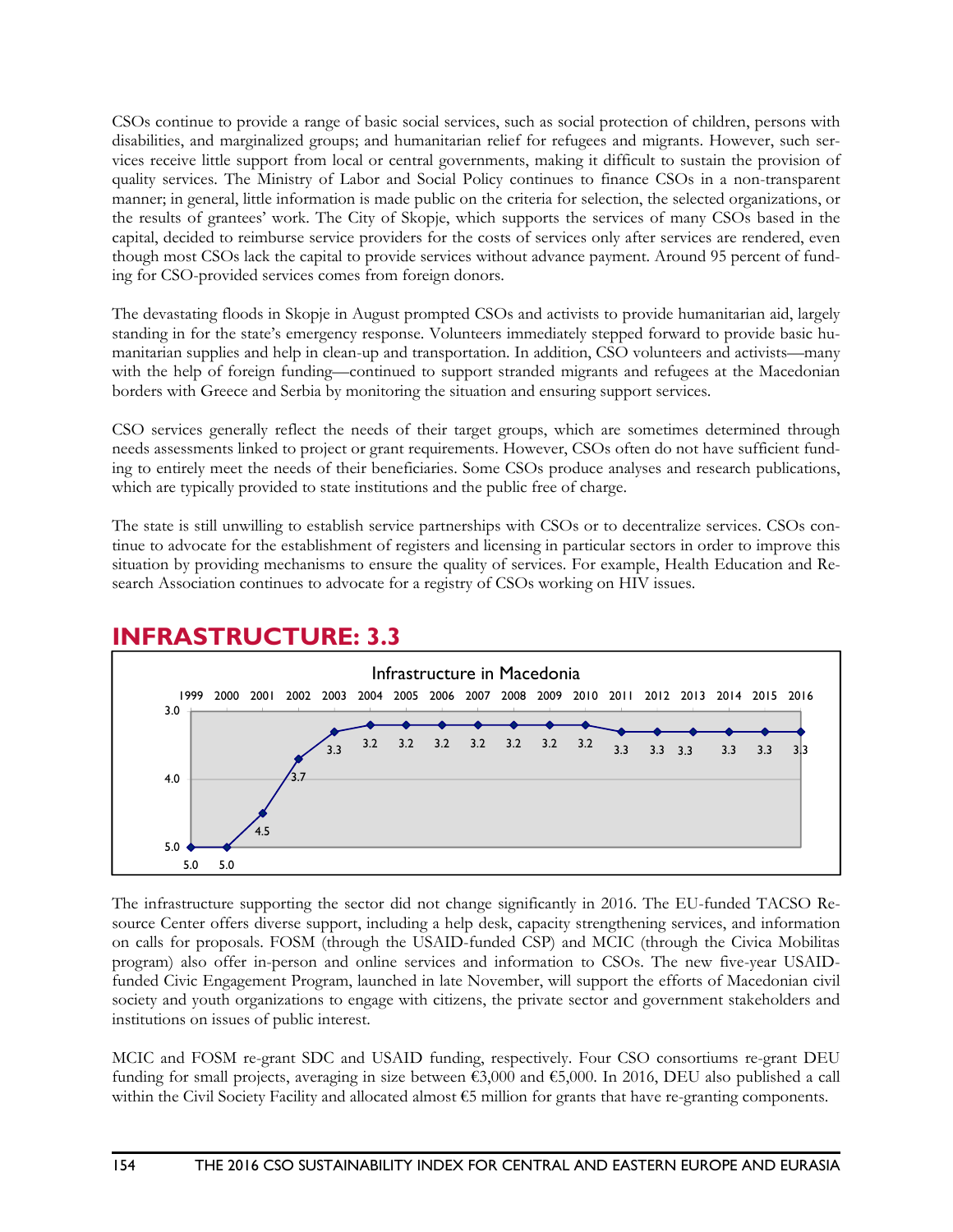CSOs often share information through the TACSO e-mail list and thematic coalitions. In 2016, the IPA CSO mechanism, a coalition of 217 CSOs from different fields of work, held elections for its sector representatives and offered extensive capacity-building programs to involved CSOs.

Highly qualified trainers offer various types of training, including more advanced options. CSOs most frequently access training through CSP, Civica Mobilitas, and TACSO. Trainings are typically provided for free, and transportation costs are often covered. Training materials are available in Macedonian and to some extent in Albanian.

Intersectoral partnerships have not grown. In 2015, Konekt published the first-ever study on CSO-business cooperation, based on research conducted in 2014. Although about half of CSOs indicated that they had cooperated with businesses, only 15.5 percent of the business sector reported having some cooperation with CSOs. At the local level, there are a few examples of CSO-government cooperation. For example, the City of Skopje, in cooperation with the Volunteer Center, Civica Mobilitas, the Ministry of Labor and Social Policy, festival Taksirat, and Youth Cultural Center from Bitola, organized an NGO and volunteering fair in December.

#### **PUBLIC IMAGE: 4.5**



The public image of CSOs continued to deteriorate in 2016. Public attacks, hate speech, and smear campaigns against critical CSOs and activists by pro-government media became more frequent and direct during the year. In particular, pro-government media demonized the Colorful Revolution protests, connecting them with ISIS while labeling protesters as foreign agents and "destroyers of Macedonian history." Senior-level officials too have openly targeted their critics. The former prime minister labeled CSOs as "Soros hordes" and opposition party servants, while the president sought information from government agencies in neighboring countries on "dangerous" CSOs and activists. Other representatives of public institutions and high-ranking officials, such as the President of the Anti-Discrimination Commission and the Deputy Minister of Interior, also made disparaging remarks about CSOs during the year.

Aside from the smear campaigns, journalists—except for those affiliated with non-profit media outlets such as NovaTV and BIRN—are generally unaware of CSOs' role in society and are not interested in covering CSO issues. However, in 2016, independent media showed more interest in CSO expertise and work on issues surrounding the political crisis, including rule of law and anti-corruption measures. Although rare, there were cases of cooperation between CSOs and media, such as between MCIC and TV Telma through the USAID-funded M-Media Program, and between MOST and NovaTV.